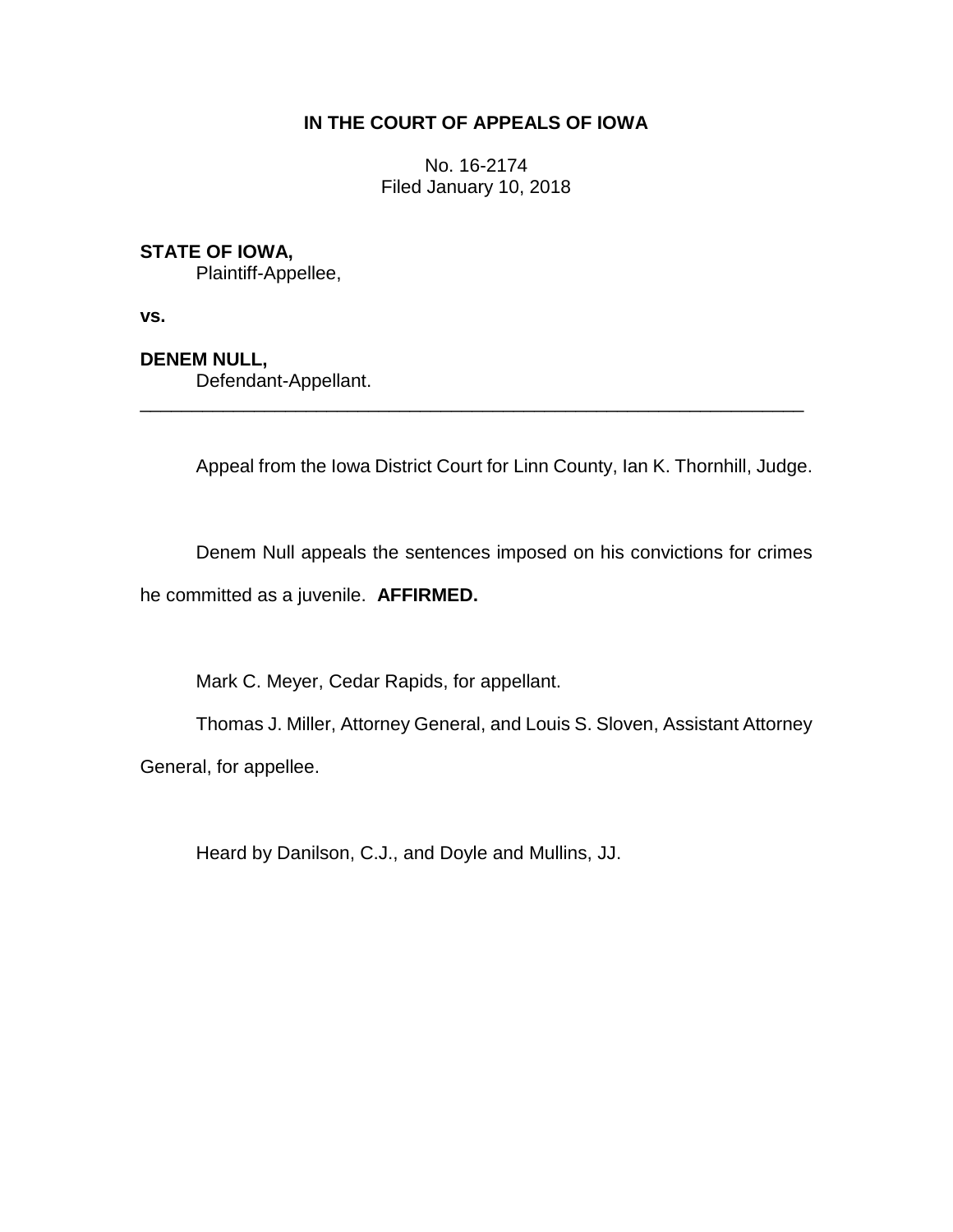### **DOYLE, Judge.**

Denem Null appeals following a second resentencing for crimes he committed as a juvenile. He argues the district court failed to adequately state its reasons for imposing consecutive sentences. He also claims Iowa Code section 902.4 (2009) is unconstitutional as applied to him.

### **I. Background Facts and Proceedings.**

Null was sixteen years old when he shot and killed Kevin Bell during a robbery. After he entered guilty pleas, district court sentenced Null to a fifty-year term of incarceration for second-degree murder and a twenty-five-year term for first-degree robbery. Each sentence carried a seventy-percent mandatory minimum term. The district court ordered Null to serve the sentences consecutively.

On direct appeal from his convictions and sentences, Null claimed the mandatory minimum sentence he was required to serve—in excess of fifty years amounted to a de facto life sentence, thereby violating federal and state constitutional protections against cruel and unusual punishment. *See, e.g.*, *Miller v. Alabama*, 567 U.S. 460, 479 (2012) (holding sentencing schemes that mandate life in prison without possibility of parole for juvenile offenders who commit homicide offenses unconstitutional under the Eighth Amendment). Our supreme court held that juvenile offenders facing mandatory minimum prison terms of more than fifty years are entitled to an individualized sentencing hearing to determine their parole eligibility. *State v. Null (Null I)*, 836 N.W.2d 41, 70-71 (Iowa 2013). The court noted specific considerations the district court must contemplate in sentencing these juvenile offenders, such as the difference in culpability between

2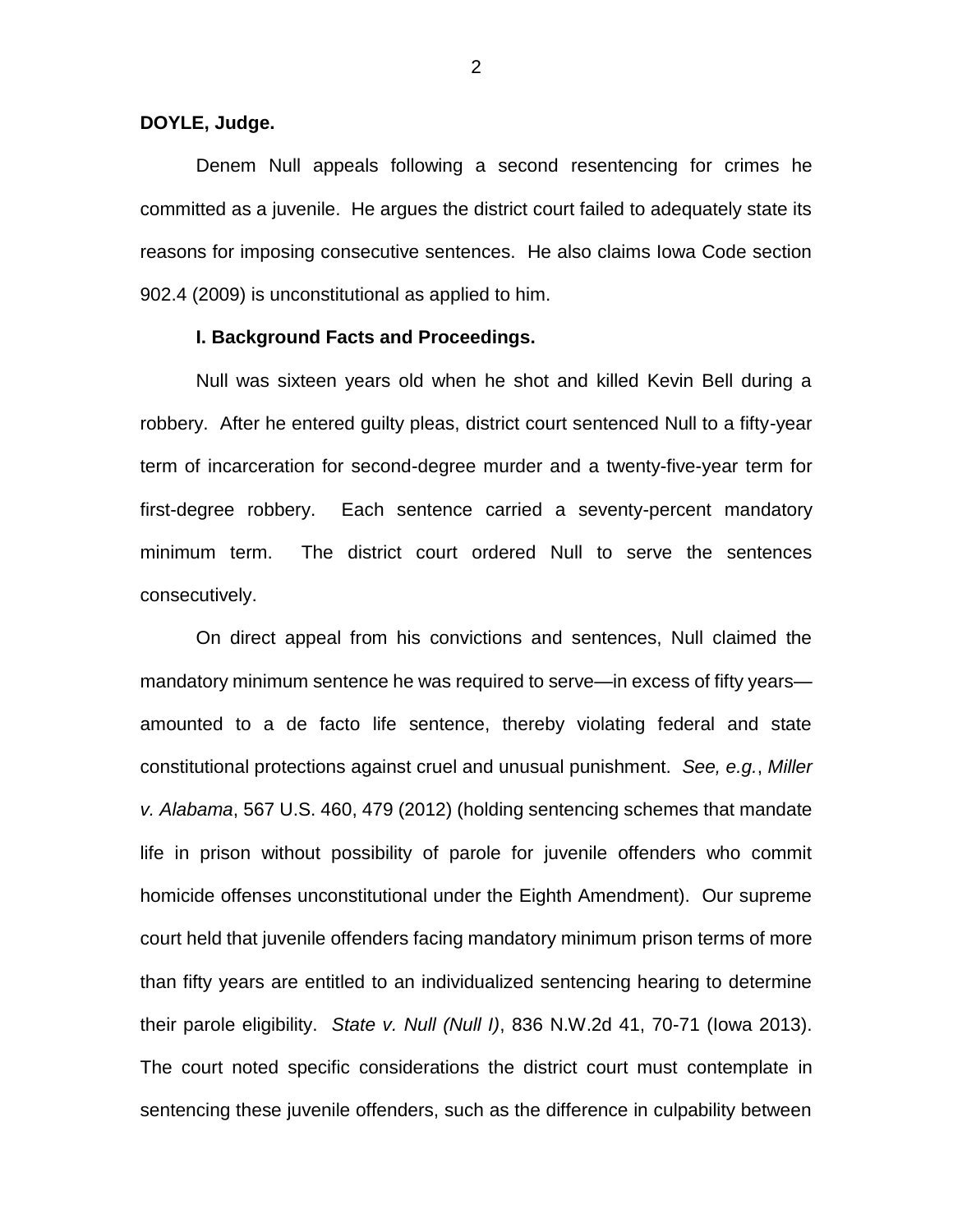children and adults, their increased ability to change, and that lengthy prison sentences without the possibility of parole are only appropriate "in rare or uncommon cases." *Id.* at 74-75. The court vacated Null's sentence and remanded the case to the district court for individualized resentencing, ordering the court to consider whether the imposition of consecutive sentences would result in a prison term so lengthy it violates the Iowa Constitution's protections against cruel and unusual punishment. *Id.* at 76-77.

The district court held a resentencing hearing on remand. In its written order, the court summarized the evidence presented at the resentencing hearing:

[Null] is currently 23 years old, but was 16 years, 10 months, and 14 days old at the time he shot and killed Kevin Bell. [Null] had a rough childhood. His parents were never married and his father left when [Null] was four (4) years old. [Null] has two younger halfsiblings. [Null] was primarily raised by his mother, who has a history of drug and alcohol abuse. [Null]'s mother also worked as a stripper and prostitute. Throughout the course of his childhood, [Null]'s mother brought several of her "boyfriends" into [Null]'s life. Many of these boyfriends were physically abusive to [Null] and [Null]'s mother. Both grandmothers described [Null]'s childhood as difficult and characterized him as being torn between his mother and his father. [Null] did spend periods of time in his father's care. Several Juvenile Court and DHS services were provided to [Null] throughout his childhood. These interventions are thoroughly summarized in the [presentence investigation report] and [Null]'s Addendum to Sentencing Memorandum filed under seal. While in residential treatment from January 2008 to January 2009, [Null] was sexually abused by a female staff member.

[Null] presented evidence of a history of mental illness in his family, including his own, mostly untreated, mental health issues. [Null] did receive some mental health treatment at age five (5), however, his mother would not allow him to take medication as prescribed.

While incarcerated, [Null] has taken advantage of the programs offered to him, including the completion of his GED. [Null] is also taking college courses and has taken advantage of job opportunities in prison. He has had some discipline problems during his incarceration and transition from county jail to prison, but these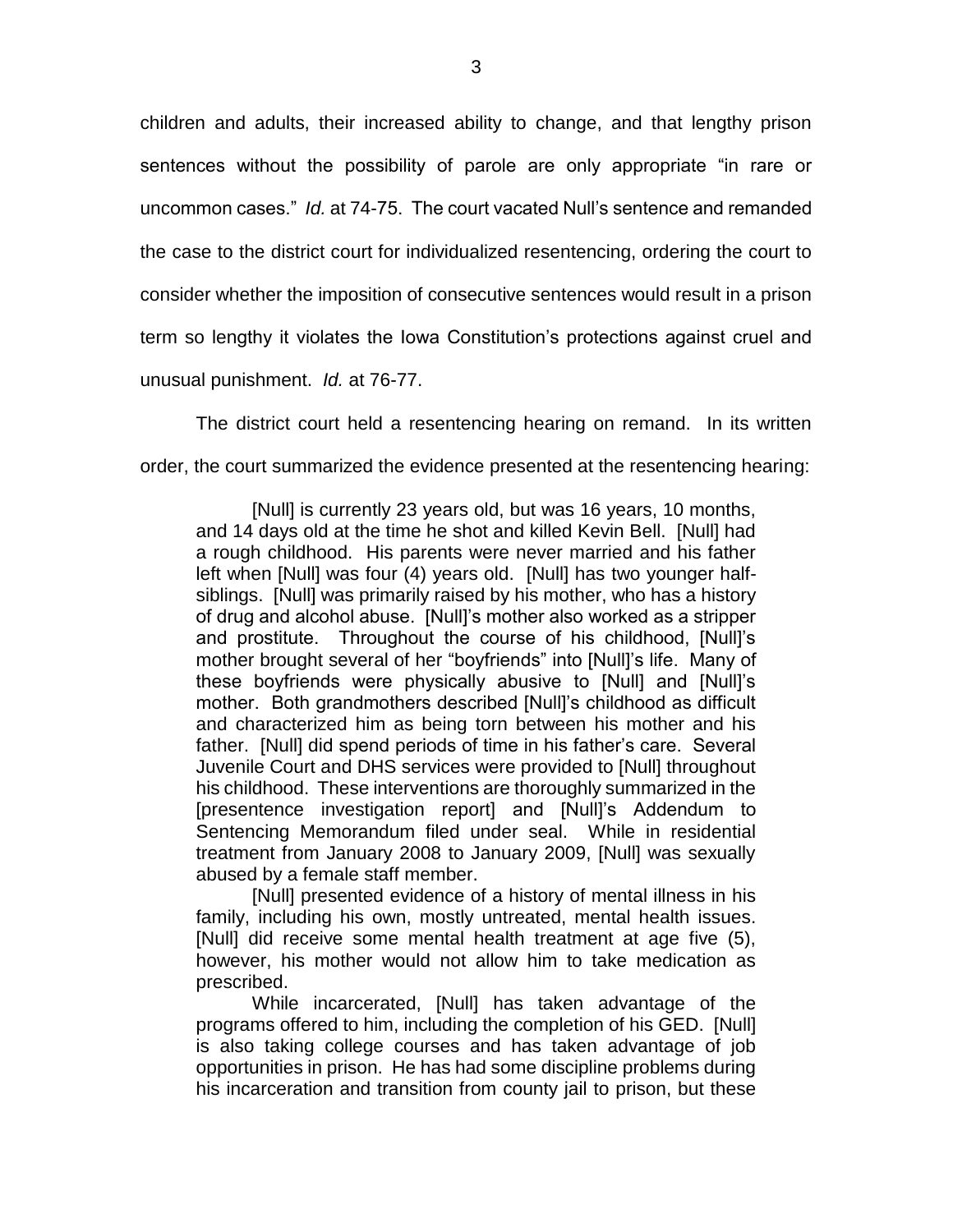incidents were minor. The Court also received evidence of [Null]'s artistic talents.

[Null] testified at the resentencing hearing. In addition to recounting the difficulties with his childhood and the circumstances of his crimes, [Null] described how his incarceration and his continued maturity have affected his attitude. Unlike his original sentencing hearing, [Null] displayed remorse for his crime. He also acknowledged he needs additional treatment and services, some of which are not available to him in prison at this time due to the structure and length of his prison sentence. [Null] also stated he is not currently on any medication.

[Null]'s mitigation specialist, Ms. Wilson, gave several opinions on how [Null]'s personal characteristics and the circumstances of his life should reduce the amount of punishment imposed by the Court. Ms. Wilson opined that instability in [Null]'s life has made him more susceptible to negative influences. She also opined that the circumstances of his youth have inhibited his ability to succeed in life and that only now, through the structure of the department of corrections, has [Null] been able to display his potential. Ms. Wilson testified that [Null]'s early use of drugs, specifically marijuana, negatively affected his cognitive abilities and was extremely harmful to him. Ms. Wilson also pointed to the fact that [Null] is of "mixed-race" and that this has caused him to have "identity confusion."

Analyzing the factors set out by the supreme court in *Null I*, the district court determined that, although Null was a minor at the time he committed his crimes and possessed the "immaturity and impetuosity" of the average adolescent male, his juvenile disciplinary history led Null to have "a heightened sense of the risks and consequences of his actions as compared to the average nearly 17-year-old male." The court then noted Null's "difficult, tragic" home life created Null's attitude that he was "destined" to be a criminal and "was a significant contributing factor" leading to the commission of his crimes. The court observed that Null's "demeanor and attitude were significantly less defeatist at the resentencing hearing." However, the court stated that nothing at the resentencing hearing changed its perception "of the heinous nature of the crimes" Null committed or his significant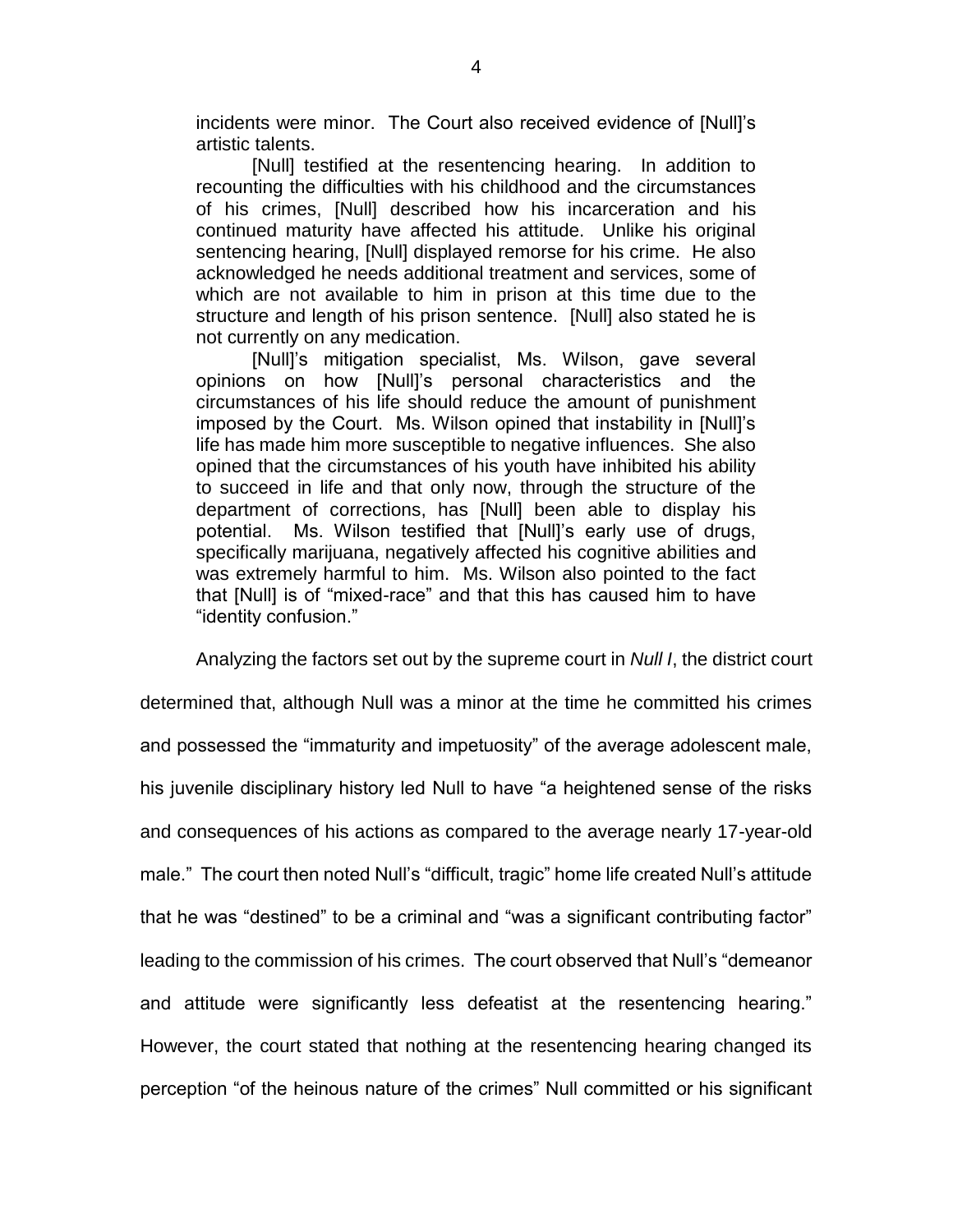role in the conduct. Despite his "poor track record as a juvenile and the heinous nature" of his crimes, the court found Null "has the potential to be rehabilitated" if provided "the right environment, support, and treatment," and noted Null's artistic talent "can be fostered as part of treatment and rehabilitation." The court then resentenced Null to the same sentences—a fifty-year term of incarceration on the murder conviction and a twenty-five-year term on the burglary conviction—but found that imposing a mandatory minimum sentence of any kind was unwarranted. The court also ordered the sentences run consecutively.

Null appealed the resentencing order, arguing imposition of the consecutive sentences was an abuse of discretion and cruel and unusual punishment, in violation of the Iowa Constitution. *State v. Null (Null II)*, No. 15-0833, 2016 WL 4384614, at \*1 (Iowa Ct. App. Aug. 17, 2016). This court rejected Null's arguments. *Id*. at \*3 We recognized that, "although the court ordered consecutive sentences, it also ordered Null not be subject to any minimum term before becoming eligible for parole," providing Null a meaningful opportunity to obtain release and demonstrating that Null received an individual sentencing hearing as is constitutionally required. *See id.*; *Null I*, 836 N.W.2d at 71. However, after Null was resentenced, "our supreme court overruled precedent which allowed us to affirm a district court's decision to run sentences consecutively as part of an overall sentencing plan." *Null II*, 2016 WL 4384614, at \*3 (citing *State v. Hill*, 878 N.W.2d 269, 275 (Iowa 2016)). Because the district court failed to provide an adequate explanation for imposing consecutive sentences, we vacated that portion of Null's sentence and remanded to the district court to "determine whether the sentences should run consecutive or concurrent and provide reasons for its decision." *Id*.

5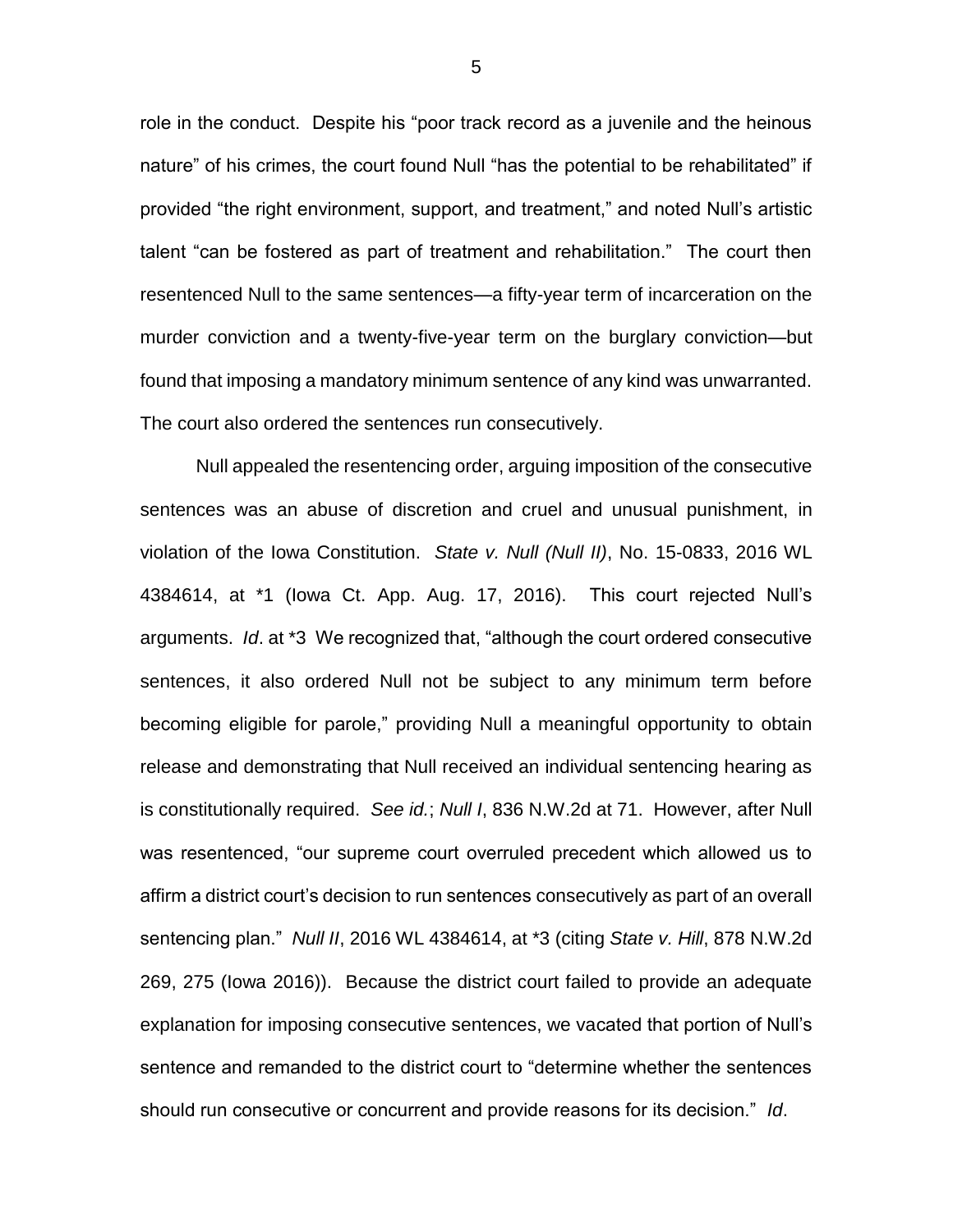The district court held another resentencing hearing on remand. Null presented additional evidence concerning the unavailability of some rehabilitative options in prison. After considering that evidence and restating its findings from its two prior sentencing orders, the court again imposed consecutive sentences. Null then filed this, his third, appeal.

#### **II. Standard of Review.**

We apply one of three standards of review to a sentencing challenge, depending on the nature of the challenge. *See State v. Seats*, 865 N.W.2d 545, 552 (Iowa 2015). We review a sentence that is within the statutory limits for an abuse of discretion. *See id.* When the court imposes a sentence that is not authorized by statute, our review is for correction of errors at law. *See id.* at 553. We review challenges to the constitutionality of a sentence de novo. *See id.* 

#### **III. Discussion.**

Null asserts two claims in this appeal: (1) the district court abused its discretion in imposing consecutive sentences and (2) Iowa Code section 902.4 is unconstitutional as applied to him.

## **A. Consecutive Sentences.**

Null asserts the district court abused its discretion in imposing consecutive sentences in two respects. First, he claims the facts of his case do not warrant imposition of consecutive sentences. Second, he claims the district court failed to consider the way his sentence would be implemented when it imposed consecutive sentences.

The sole purpose for remand following this court's decision in *Null II* was for the trial court to "determine whether [Null's] sentences should run consecutive or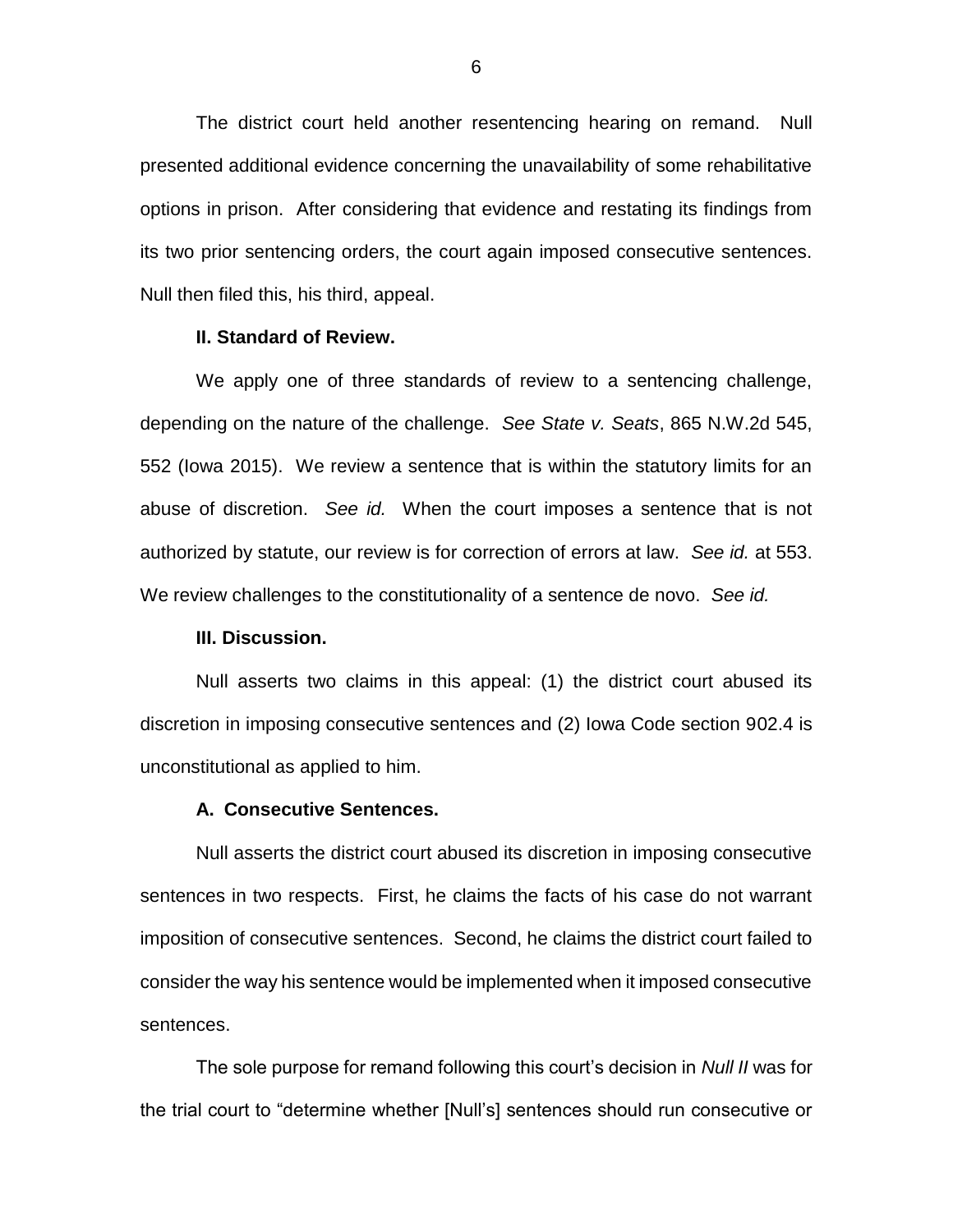concurrent and provide reasons for its decision." 2016 WL 4384614, at \*3. Following that resentencing hearing, the court quoted the reasons it provided for imposing Null's original sentence in 2011. The court then considered the new evidence Null provided during the resentencing hearing and stated:

[N]one of what I hear today changes my assessment, my original assessment and my original reasons for imposing consecutive sentences. I feel that consecutive sentences are appropriate in this case for all the reasons I stated . . . on June 10th of 2011, for all of the reasons that are stated in the April 17, 2015 resentencing order, and again, for the reasons that I said on the record back then and state now, that the nature and circumstances of the offense and the history and characteristics of the defendant, including his age, all the *Miller* factors, his prior juvenile conduct that I referenced, the recommendations that were in the presentence report originally, the recommendations that I've heard from counsel here today and at prior hearings, and . . . the offense conduct, all of that, and as well as the opportunity and I think the ability for the defendant to be rehabilitated, all that taken together warrants imposition of consecutive sentences.

On appeal, Null complains that the court only provided "general observations" and "cited nothing specific" justifying the imposition of consecutive sentences. We disagree. The court imposed consecutive sentences for the same reasons it had cited in determining terms of incarceration were appropriate. This practice is permissible as long as the sentencing court explicitly states its reasons. *See Hill*, 878 N.W.2d at 275. The district court's reasoning is not rendered insufficient by summarizing those reasons rather than restating them in great detail; the court's reasons need only be sufficiently detailed to allow us to review the sentencing court's exercise of its discretion. *See State v. Thacker*, 862 N.W.2d 402, 408 (Iowa 2015). The overall record here is sufficient to allow us to review the court's exercise of discretion.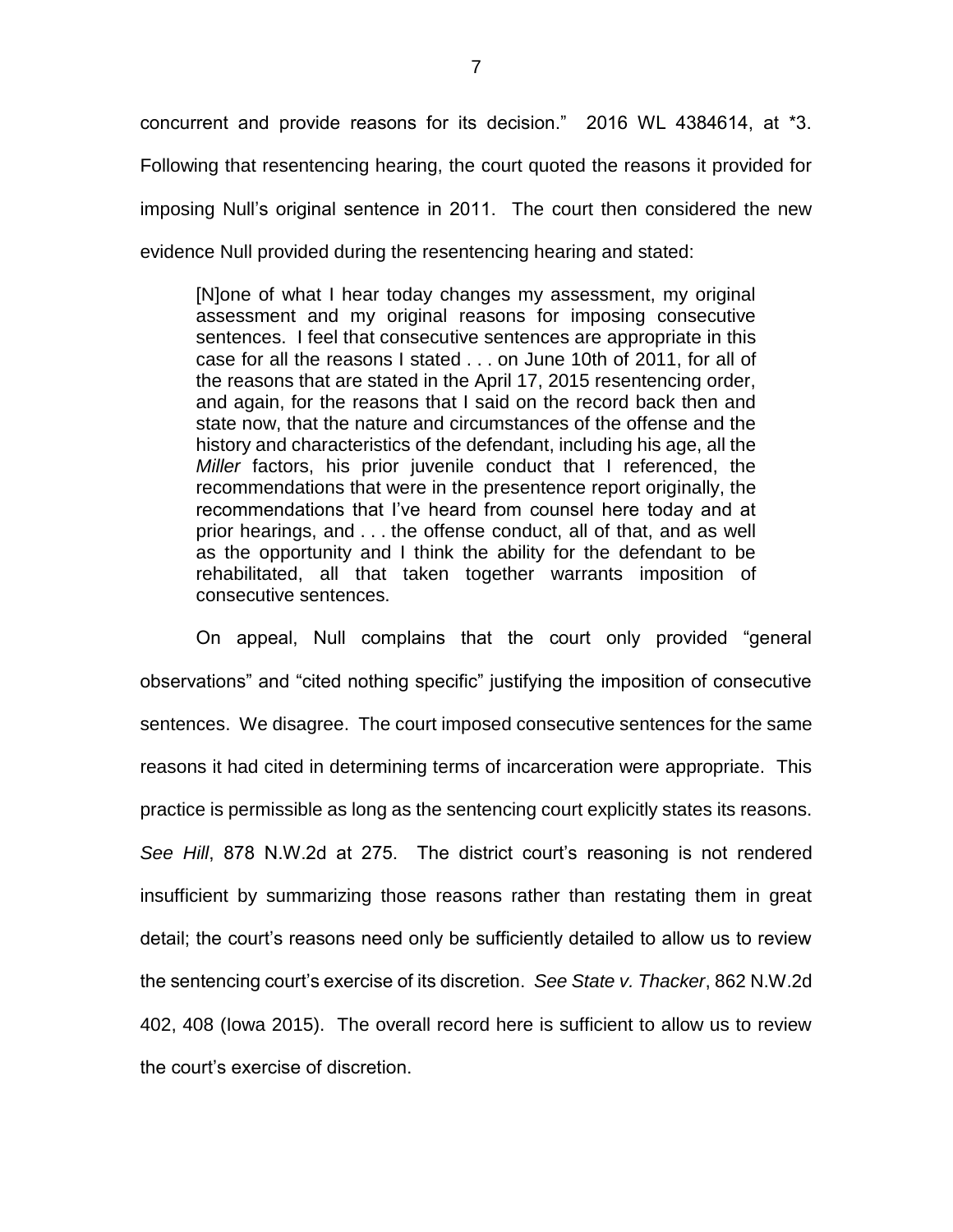We then review the reasons the district court provided for imposing consecutive sentences to determine whether the court abused its discretion. An abuse of discretion will be found only if the district court's ruling rests on clearly untenable or unreasonable grounds. *See Willard v. State*, 893 N.W.2d 52, 58 (Iowa 2017). A ground or reason is untenable if it is based on an erroneous application of law. *See id.* In imposing consecutive sentences, the court relied on pertinent matters such as "the nature of the offense, the attending circumstances, the defendant's age, character, and propensities or chances for reform," *State v. Johnson*, 476 N.W.2d 330, 335 (Iowa 2015), along with the factors required for individualized sentencing as set out in *Null I*, 836 N.W.2d at 76-77.

Null disagrees with the district court's conclusions based on the facts of his case and argues it failed to properly weigh the sentencing factors. However, his disagreement with the sentences imposed does not equate to an abuse of discretion. *See State v. Pena*, No. 15-0988, 2016 WL 1133807, at \*1 (Iowa Ct. App. Mar. 23, 2016) ("[M]ere disagreement with the sentence imposed, without more, is insufficient to establish an abuse of discretion.").

Null also asserts the district court failed to take into account the practical effect the imposition of consecutive sentences would have in the amount of time he serves. He testified that the Iowa Department of Corrections (IDOC) will only provide him the treatment he needs for parole when he is within seven years of his discharge date. He argues that even though the district court waived the mandatory minimum sentences, he is only "theoretically eligible" for parole at the present time while serving a "de facto" minimum sentence based on the IDOC's policies.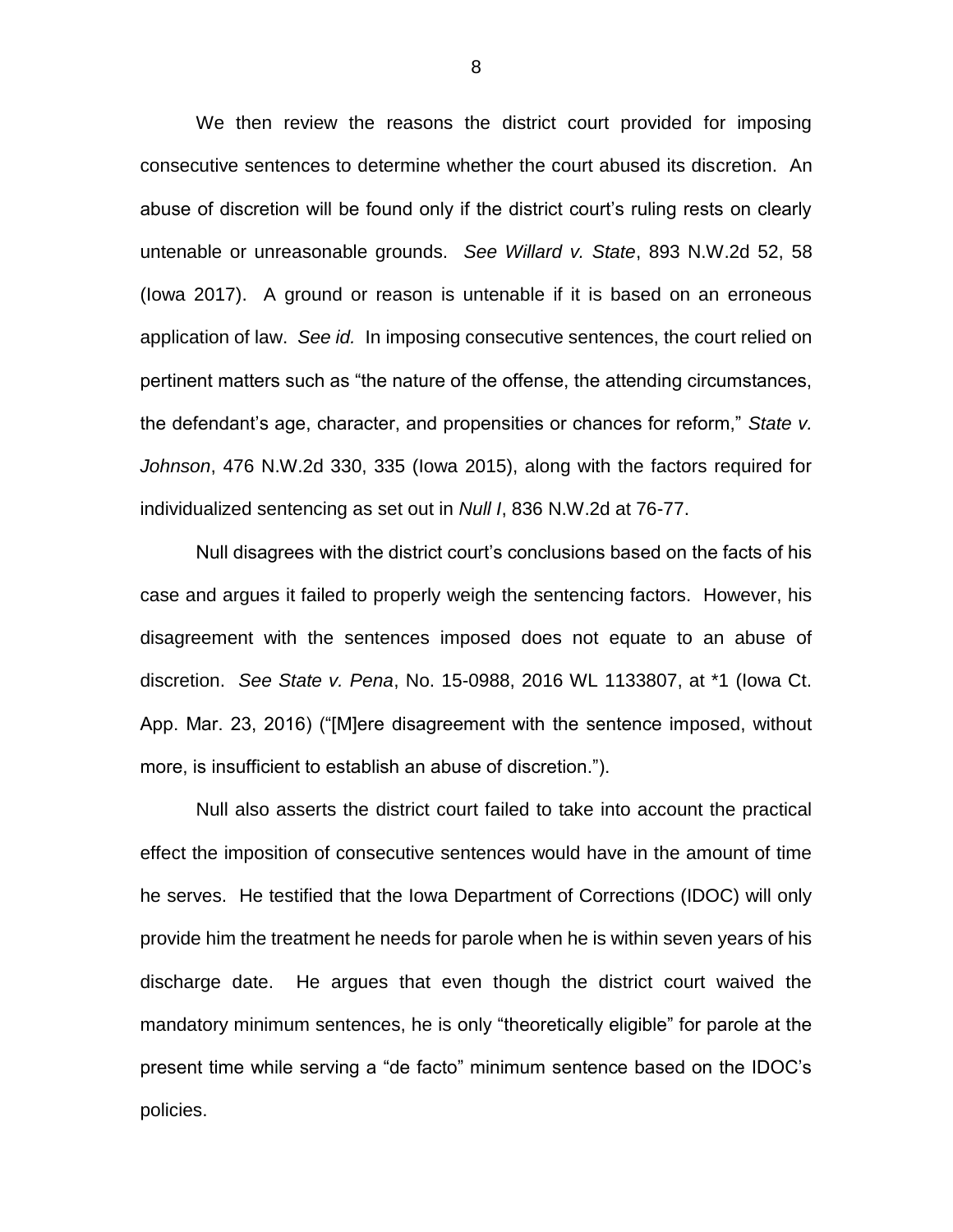Our supreme court has noted "that immediate *eligibility* for parole is not the same as immediately coming before the parole board for review." *State v. Propps*, 897 N.W.2d 91, 101 (Iowa 2017). Although the parole board must review the status of individuals eligible for parole on an annual basis, "in our juvenile sentencing cases, we have never required that release on parole be *immediate*." *Id.* Instead, in those cases where the sentencing court exercises its discretion to determine a juvenile defendant should be eligible for parole, the juvenile defendant "must be given a realistic and meaningful opportunity to demonstrate maturity and rehabilitation." *Id.* at 102-03. Null's immediate eligibility for parole comports with constitutional requirements:

Because an indeterminate sentence allows for immediate eligibility for parole, a juvenile is able to demonstrate to the parole board whether he or she appreciated the harm done and utilized the options available for reform. If rehabilitation has not yet occurred, the parole board may make the decision to continue incarceration until the juvenile has demonstrated through his or her own actions the ability to appreciate the severity of the crime. This is consistent with the approach of our prior holdings in the area of juvenile sentencing, because it allows for a realistic and meaningful opportunity for parole upon the juvenile's demonstration of maturity and rehabilitation.

*Id.* at 102.

Because the district court provided adequate reasons for imposing consecutive sentences and did not abuse its discretion in doing so, we reject Null's

claims.